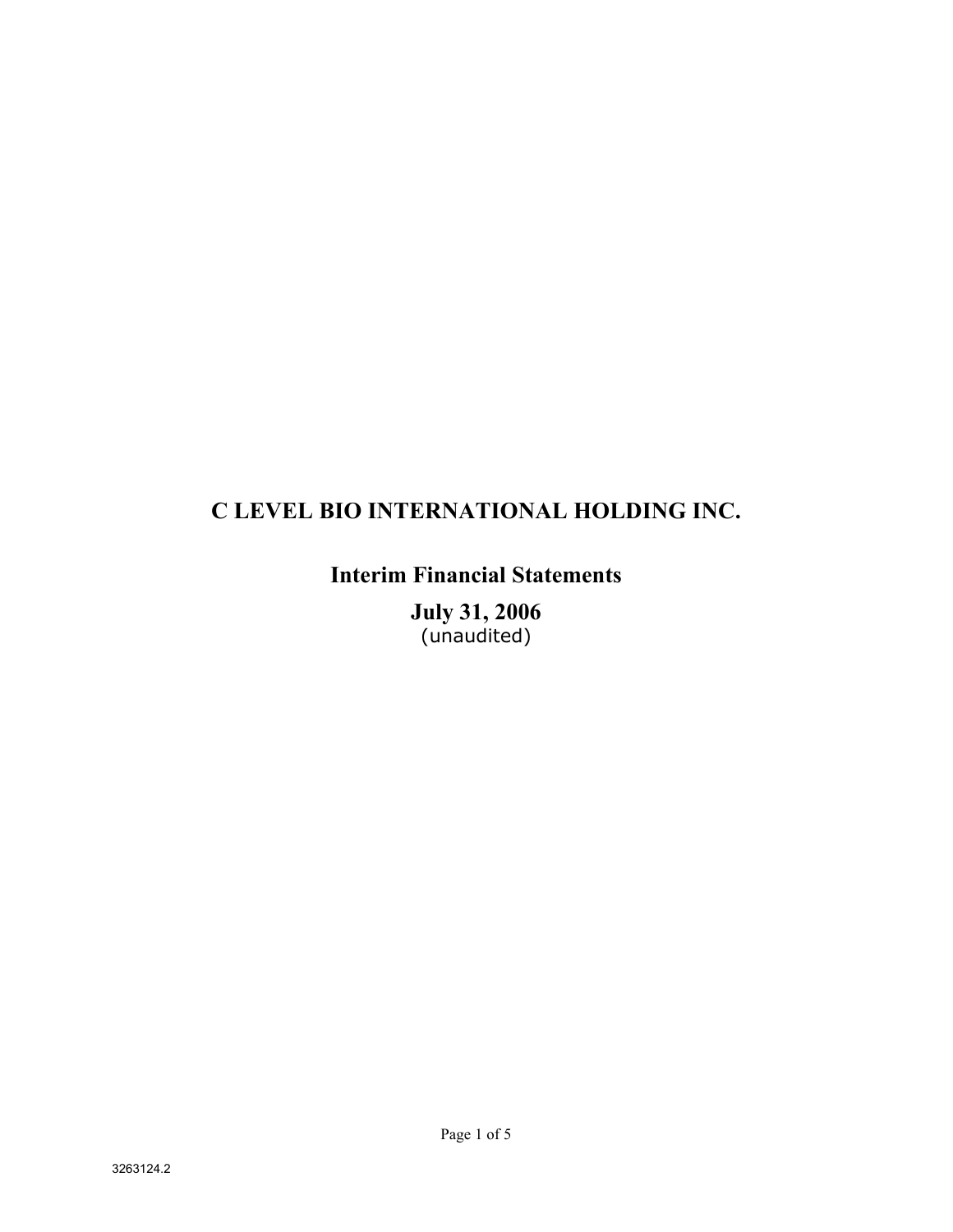# **C LEVEL BIO INTERNATIONAL HOLDING INC.**

## **Balance sheet as at July 31, 2006**

| <b>Current Assets</b>            |           |
|----------------------------------|-----------|
| Cash                             | \$494,700 |
| <b>Deferred Charges, at cost</b> | 50,300    |
|                                  | \$545,000 |
| <b>Current Liabilities</b>       |           |
|                                  |           |
| <b>Accrued liabilities</b>       | \$48,327  |
| <b>Shareholders' Equity</b>      |           |
| Share capital (Note 3)           | 496,673   |
|                                  | \$545,000 |

## **On behalf of the Board,**

(S) Daniel Pharand, Director

(S) Jean-Francois Pelland, Director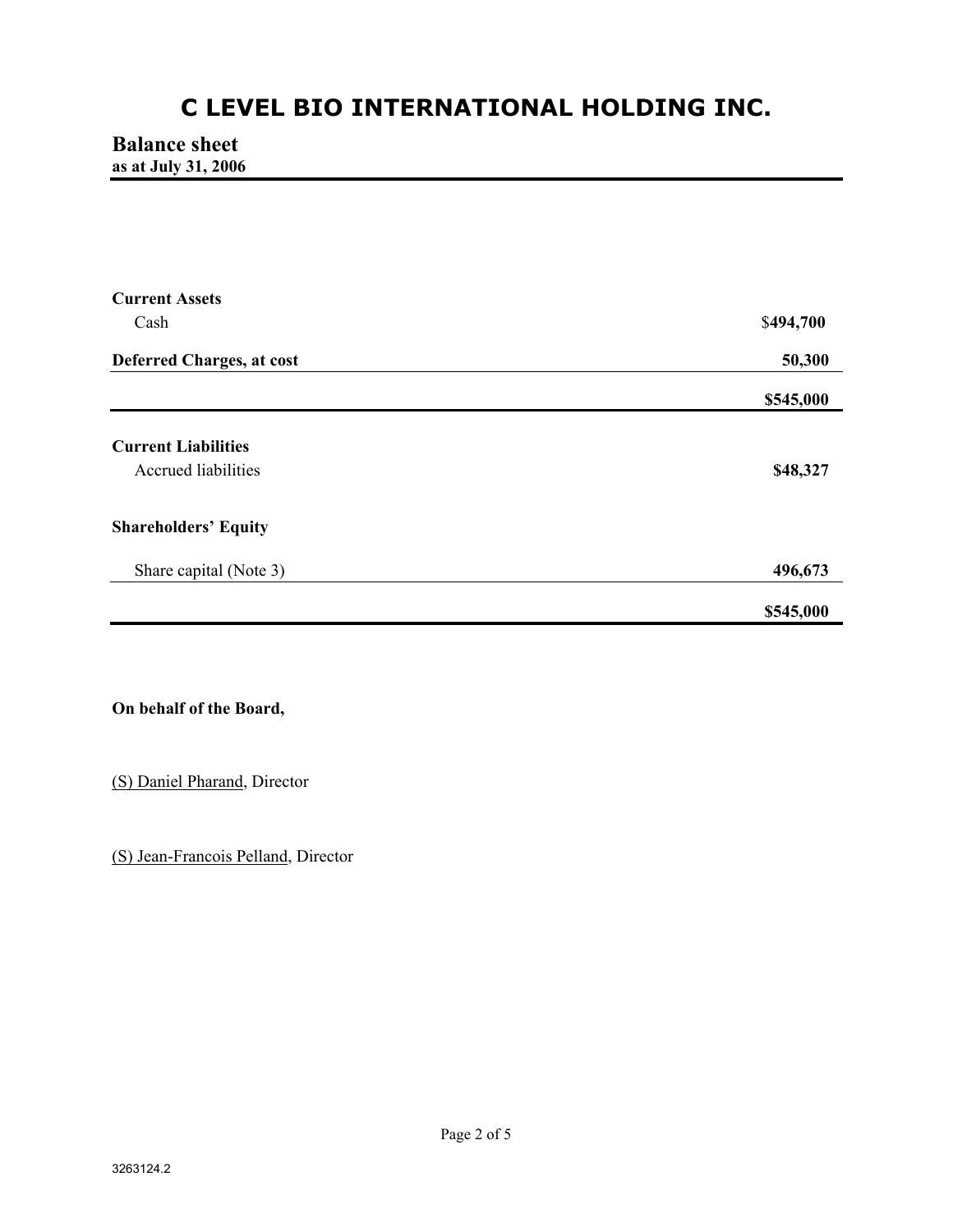## **OPERATING ACTIVITIES**

| Net Loss                                     | $S-$      |
|----------------------------------------------|-----------|
| Net change in non cash working capital items | 3,327     |
|                                              | 3,327     |
| <b>FINANCING ACTIVITIES</b>                  |           |
| Share issuance net of related issuance costs | 496,673   |
| NET CHANGES IN CASH AND CASH EQUIVALENTS     | (5,300)   |
| <b>CASH AT END</b>                           | \$494,700 |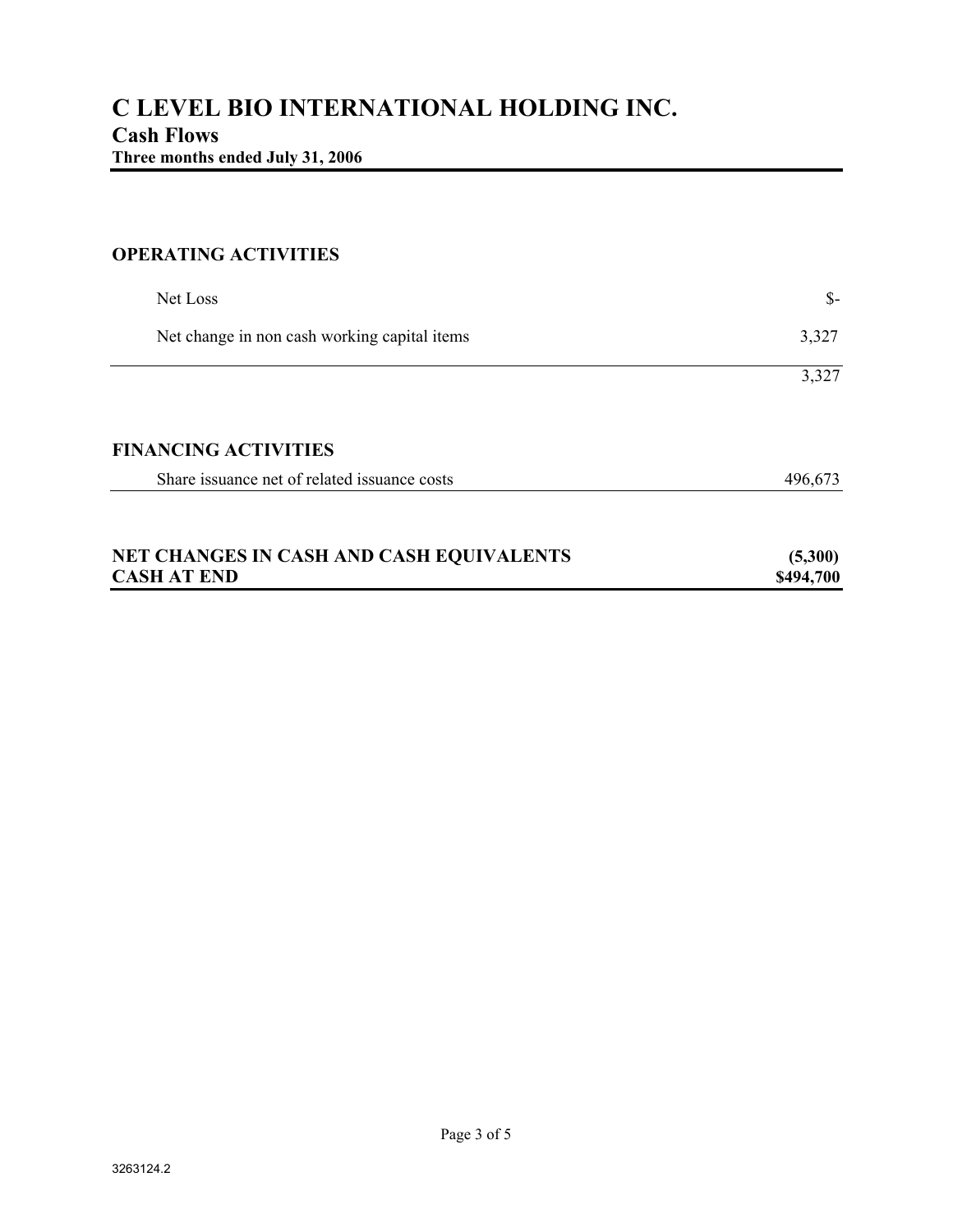**Three months ended July 31, 2006** 

## **1. Description of the business**

The Corporation was incorporated on April 6, 2006 under the *Canada Business Corporations Act* and issued its seed capital by April 7, 2006. On June 9, 2006, Articles of Amendment were issued to, inter alia, remove the private company provisions and the restrictions on share transfers. The Corporation is a Capital Pool Company as defined in the Capital Pool Company Policy of the TSX Venture Exchange Inc. (the "Exchange"). The business of the Corporation will be the identification and evaluation of assets or businesses with a view of completing a Qualifying Transaction.

## **2. Significant accounting policies**

#### *Use of accounting estimates*

The preparation of financial statements in accordance with Canadian generally accepted accounting principles requires that management make estimates and assumptions that affect the amounts recorded in the financial statements and related notes. Estimates are based on the best knowledge of current events and actions of the Corporation may undertake in the future. Actual results could differ from those estimates.

#### *Stock-based compensation plan*

The Corporation has a stock-based compensation plan, which is described in Note 3. Stock-based compensation is recorded under the fair value based method. According to that method, awards of stock options are measured on their date of grant using the fair market value based method. They are expensed and credited to contributed surplus over their vesting period. This credit is reclassified to capital stock when stock options are exercised. As of the balance sheet date no stock options were granted.

#### *Deferred charges*

Fees incurred for the public offering and the qualifying transaction are deferred and will be charged to shareholders' equity upon the closing of the public offering and the closing of the Qualifying Transaction or will be written-off if these operations are not concluded.

#### *Statement of earnings*

The Company having no commercial operations other than the identification and evaluation of assets or businesses with a view to complete a Qualifying Transaction, the statement of earnings has not been presented.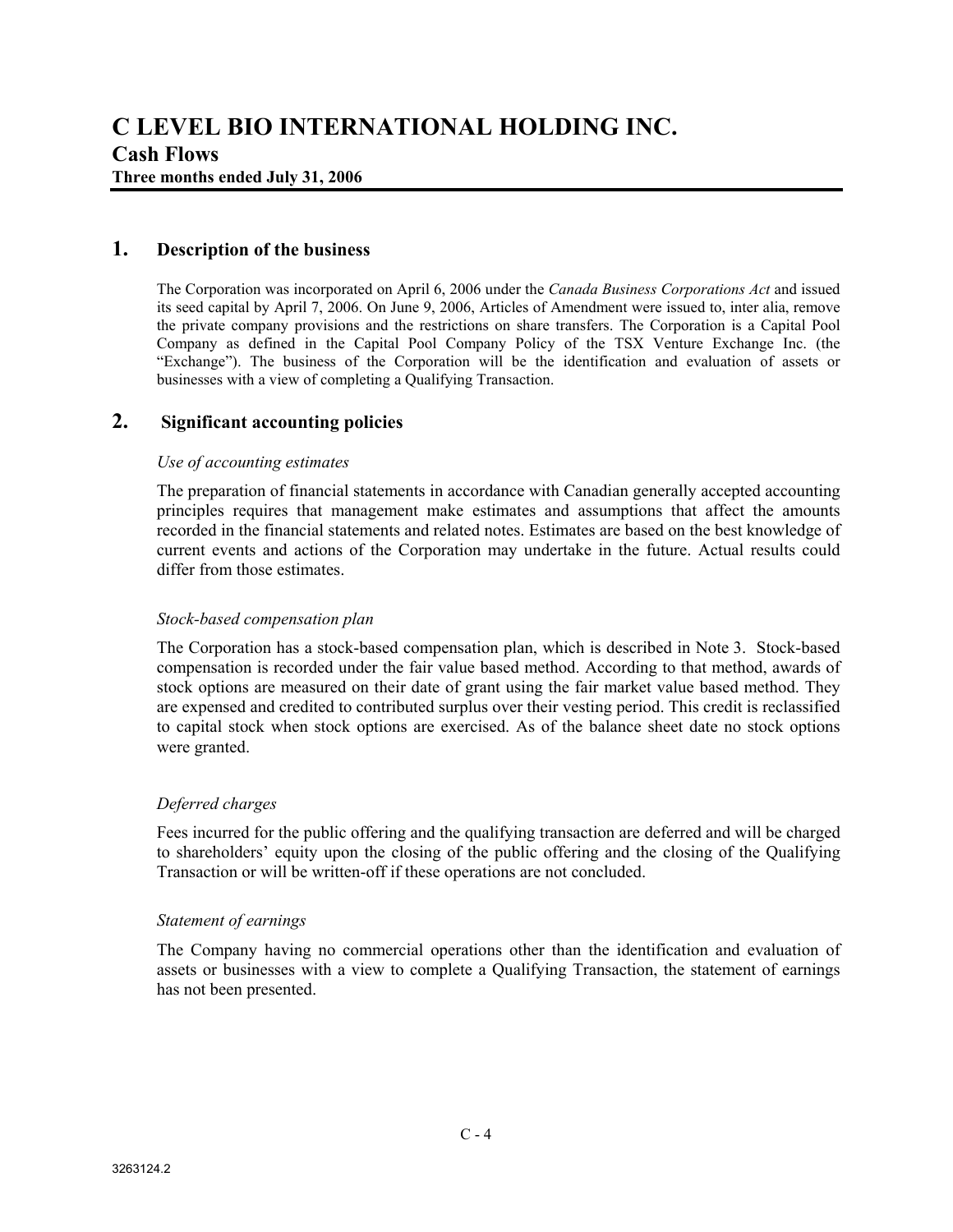### **3. Share capital**

Authorized, an unlimited number of common shares without par value, voting and participating

Issued and paid 10,000,000 Common shares \$ 496,673

As of April 7, 2006, the Corporation issued 10,000,000 Common shares in exchange for cash consideration in the amount of \$500,000, net of incorporation, organisation and share issue costs of \$3,327.

As of June 16, 2006, the Corporation established a stock-based compensation plan, subject to regulatory approval. Under the stock-based compensation plan, the Board of Directors of the Corporation may from time to time, in its discretion, and in accordance with the Exchange requirements, grant to directors, officers, employees and consultants to the Corporation, nontransferable options to purchase Common shares, provided that the number of Common shares reserved for issuance will not exceed 10% of the issued and outstanding Common shares, exercisable for a period of up to five (5) years from the date of grant. The exercise price of options is set by the Board of Directors and is equal to the market price of the Common shares at the date of grant. The options shall fully vest and become exercisable only upon the earlier of the following events: (i) as to one-third of the options, the first anniversary of the granting thereof, provided however that no such options may be exercised unless a Qualifying Transaction has been completed or the optioned Shares being the object thereof are duly escrowed until the issuance of the Final Exchange Bulletin, in accordance with the requirements of Policy 2.4 of the Exchange; (ii) as to the second one-third of the options, the second anniversary of the granting thereof; and (iii) as to the final one-third of the options, the third anniversary of the granting thereof. The number of common shares reserved for issuance to any individual director or officer will not exceed five percent (5%) of the issued and outstanding Common shares and the number of Common shares reserved for issuance to all consultants will not exceed two percent (2%) of the issued and outstanding Common shares.

Pursuant to the stock option plan, stock options to purchase a maximum of 1,500,000 Common shares in the event of a minimum offering and a maximum of 2,000,000 Common shares in the event of a maximum offering were reserved for issue, at an exercise price of \$0.10 per share expiring five years from the date of grant, which options will be granted to directors and officers at the conclusion of the offering described in Note 6.

## **4. Financial instruments**

The carrying amount of financial assets and liabilities approximate the fair market value because of the near maturity of those instruments